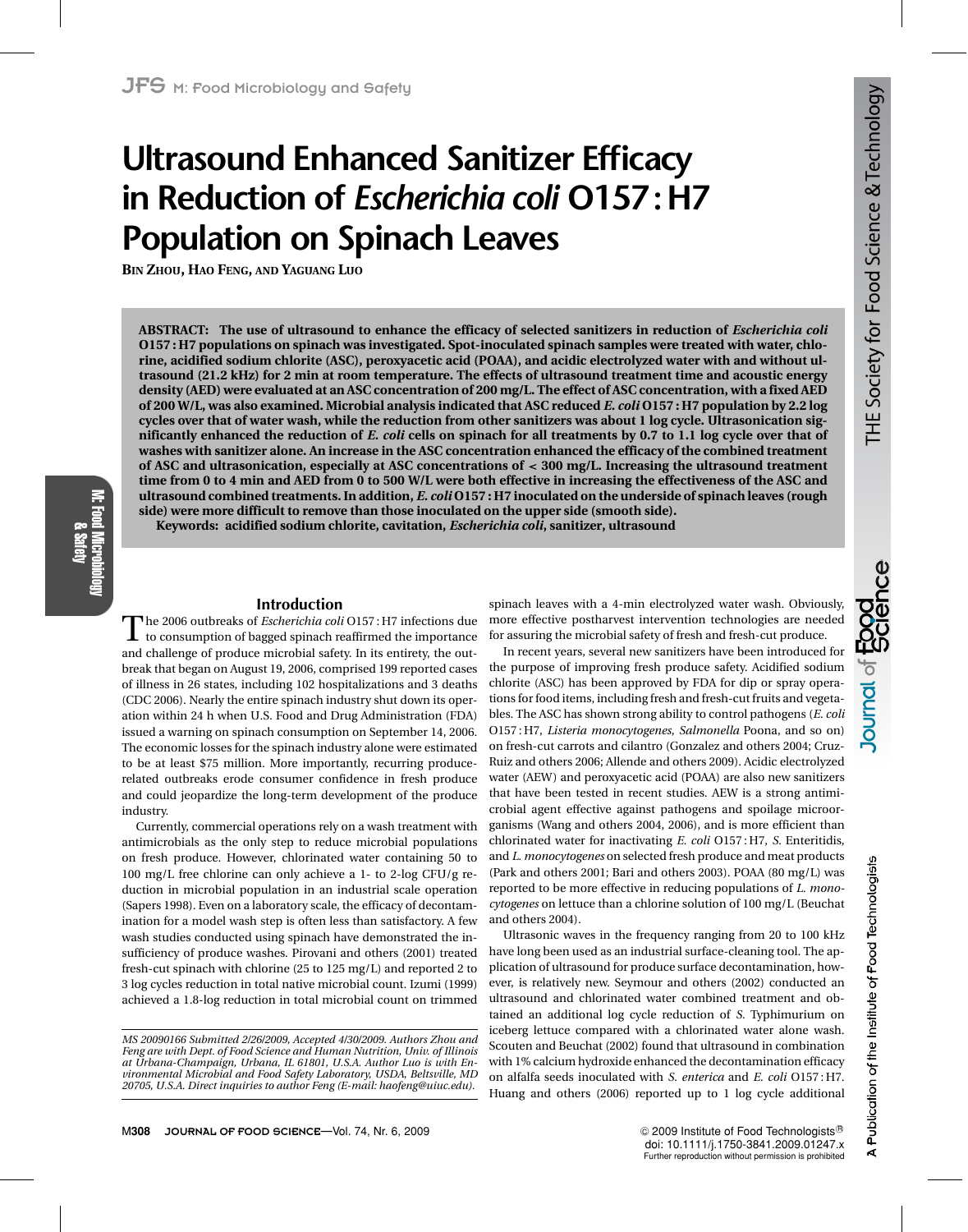reduction of *S. enterica* and *E. coli* O157 : H7 on apples in an ultrasound and chlorine dioxide combined treatment, whereas no obvious increase in log reduction was observed for *E. coli* O157 : H7 inoculated on lettuce. Ajlouni and others (2006) also found no effect of ultrasound on the inactivation of natural flora on Cos lettuce in a 20-min sanitizer wash (0.02% peracetic acid, 4 mg/L hydrogen peroxide, 2% acetic acid, 100 mg/L chlorinated water) except with 200 mg/L chlorinated water. The lack of effectiveness reported by Huang and others (2006) and Ajlouni and others (2006) might be attributable to the nonuniform ultrasound distribution in the ultrasonic cleaning baths due to standing wave formation and blockage of produce leaves to ultrasound propagation in the wash liquid.

There is a need to further examine the function of ultrasound, when combined with a sanitizer, in a washing operation for decontamination of fresh produce. This study was therefore undertaken to determine the effect of selected new sanitizers with or without ultrasound on the reduction of *E. coli* O157 : H7 population inoculated on the surface of spinach.

# **Materials and Methods**

#### **Preparation of treatment solutions**

ASC was prepared from 10% sodium chloride solution and 5% citric acid solution. The concentration of sodium chlorite was determined by a method developed by Alcide Corporation (Redmond, Wash., U.S.A.). Acidic electrolyzed water (AEW; 80 mg/L) was generated using an AEW generator (ROX-20TA, Hoshizaki, Nagoya, Japan) and collected from the anode of the generator with sanitized beakers. The pH and oxidation reduction potential (ORP) of the AEW were measured with an AR15 pH and ORP meter (Accumet Research, Pittsburgh, Pa., U.S.A.), and the residual chlorine concentration was determined using an EPA-approved chlorine colorimetric test kit (Model PCT-DR, LaMotte Co., Chestertown, Md., U.S.A.). POAA (80 mg/L; Tsunami 100; Ecolab, St. Paul, Minn., U.S.A.) was prepared according to the manufacturer's instruction. The concentration of POAA was measured with a test kit provided by the manufacturer. Chlorine solution (200 mg/L) was prepared with a concentrated food-grade bleach and the pH was adjusted to 6.5 with 1.0 M HCl. The available chlorine was determined with a chlorine test kit.

#### **Inoculum preparation**

In this experiment, a nalidixic acid-resistant derivative of *E. coli* O157 : H7, strain 87-23 (nonpathogenic) was adopted, which was obtained from the former Produce Quality and Safety Laboratory, USDA-ARS (Beltsville, Md., U.S.A.). The cells in tryptic soy agar (TSA) slant were transferred 3 times to tryptic soy broth (pH 7.3, Difco Laboratories, Detroit, Mich., U.S.A.) by loop inoculation at successive 24-h intervals followed by incubation at 37 **◦**C. Bacterial cells were harvested, after 24 h of growth, by centrifugation (6000  $\times$  *g*) at 4 °C for 10 min. The cell pellets were washed twice in peptone water (0.85% NaCl, 0.1% Bacto Peptone), and resuspended in 10 mL of peptone water. The final concentration of *E. coli* O157 : H7 in the inoculum, determined by plating serial dilutions on TSA containing 50  $\mu$ g/mL nalidixic acid and incubating at 37 **◦**C for 24 h, was approximately 10<sup>9</sup> CFU/mL.

#### **Inoculation of spinach leaves**

Baby spinach were obtained from a local wholesale market, kept at 4 **◦**C, and used within 3 d. Fresh spinach leaves were spotinoculated on upper surfaces with 100  $\mu$ L per leaf of the inoculum and air-dried for 60 min in a laminar flow biological hood (Lab-

conco Purifier PCR Enclosure, Kansas City, Mich., U.S.A.) before treatments.

### **Treatment procedures**

Twenty-five grams of inoculated spinach leaves were loaded into a 1 L jacket glass beaker. The beaker contained 500 mL of one of the following 5 treatment solutions: sterilized deionized water, chlorinated water (200 mg/L), AEW (pH 2.7, ORP 1150 mV, and free chlorine 45 mg/L), POAA (80 mg/L), and acidified sodium chlorite (200 mg/L). A metal net was used to hold the leaves in the solutions to make sure that all leaves were at a location below the ultrasonic probe during a treatment. An ultrasonic probe system, Ultrasonic IL 1000-6/2 unit (Ultrasonic Technique—Inlab Ltd., St. Petersburg, Russia) was used in conjunction with the sanitizers. The ultrasonic probe (31 mm in diameter) was placed 50 mm from the bottom of the beaker and was set to a frequency of 21.2 kHz with an input acoustic energy density (AED) of 200 W/L. The treatment time was 2 min for all the experiments, during which a magnetic stir bar was used to agitate the leaves. The treated spinach leaves were dried by a manually operated salad spinner (OXO and Good Grips, Elmira, N.Y., U.S.A.) for 1 min, and then transferred to a sterile stomacher bag for microbiological analysis. The washing solutions were also sampled for microbiological analysis. The AED was measured using a calorimetric method as described by Baumann and others (2005).

Another study was conducted to determine the effect of different concentrations of ASC solution in combination with ultrasound on reduction of *E. coli* O157 : H7 inoculated onto spinach leaf surfaces. The ASC solutions were tested at concentrations of 100, 200, 300, 400, and 500 mg/L with an AED fixed at 200 W/L, and distilled water was used as the control.

A third test compared the effect of different input AED of ultrasonic treatment with 200 mg/L of ASC on the inactivation of *E. coli* O157 : H7 inoculated on spinach leaf surfaces at input AED of 0, 100, 200, 300, 400, and 500 W/L.

A final study was performed to determine the effect of inoculation position on the removal of *E. coli* O157 : H7 from spinach leaves. In this test, fresh spinach leaves were spot-inoculated on either the upper side or the under side of each leaf with 100  $\mu$ L of inoculum per leaf (108 *E. coli* O157 : H7 cells), and air-dried for 120 min in a laminar flow biological hood (Labconco Purifier PCR Enclosure, Kansas City, Mich., U.S.A.) before application of a sanitizing treatment. The inoculated samples were treated with 200 mg/L ASC and 21.2 kHz ultrasonication (AED: 0, 200, and 400 W/L).

### **Microbiological analysis**

Twenty-five grams of spinach leaves were macerated in 225 mL 0.1% (w/v) sterile peptone water for 2 min with a stomacher blender (Lab-Blender 400, Cooke Laboratory Products, Alexandria, Va., U.S.A.). The homogenate was filtered through sterile glass wool, serially diluted in peptone water, plated (100  $\mu$ L in triplicate) on trypticase soy agar (TSA, Difco Laboratories) containing 50  $\mu$ g/mL nalidixic acid, and incubated at 37 **◦**C for 24 h before enumeration.

#### **Statistical analysis**

Three replications for each treatment were performed. The 1st experiment was conducted with a  $6 \times 2$  factorial design with 6 levels of sanitizer treatment used with or without ultrasound; other parameters such as treatment time, sanitizer concentration, ultrasound power setting, and inoculation arrangement were held constant. The 2nd and 3rd experiments were run as single factor designs using concentration, treatment time, and AED as the single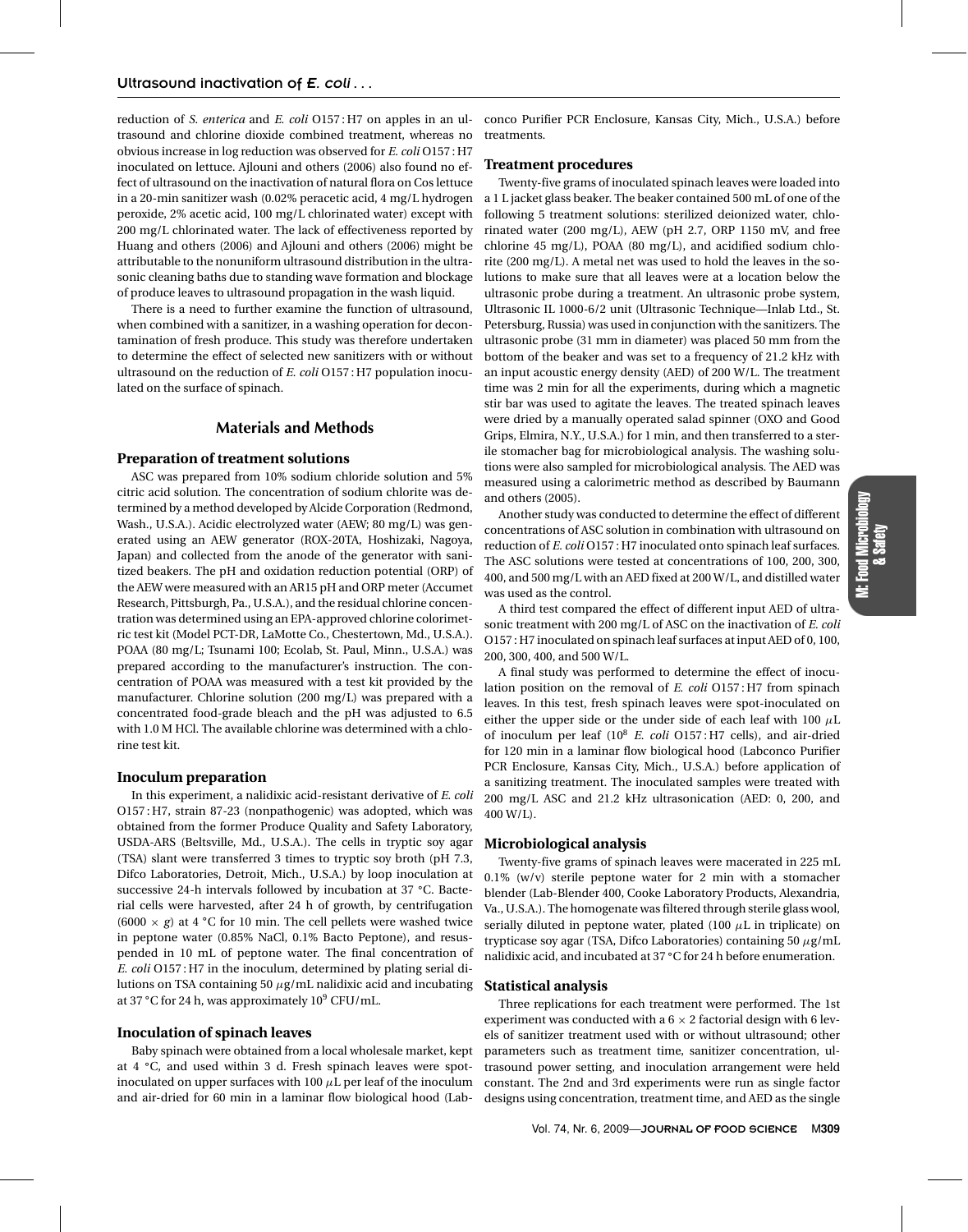factor, respectively. The last experiment was conducted as a  $2 \times 3$ factorial design with 2 inoculation options and 3 AEDs. For the different experiments, treatment effects including different sanitizers, treatment times, ASC concentrations, input AEDs, and leaf inoculation positions were compared using the GLM procedure of SAS (SAS Inst. Inc., Cary, N.C., U.S.A.). The Fisher's LSD test was used to determine differences among means at  $\alpha = 0.05$ .

# **Results and Discussion**

#### **Effects of ultrasonication in combination with sanitizers on reduction of** *E. coli* **O157 : H7 population on spinach surfaces**

The population reductions of *E. coli* O157 : H7 spot-inoculated on the upper surface (smooth surface) of spinach by ultrasound and sanitizer combined treatments are presented in Table 1. Among the sanitizer only washes, the treatments with ASC (200 mg/L) for 2 min reduced *E. coli* population by 2.1-log over that of water wash, while the reductions from other sanitizers were about 1 log cycle.

The application of ultrasound to a sanitizer wash treatment significantly (*P* < 0.05) increased *E. coli* O157 : H7 count reduction compared with a sanitizer only treatment. The additional reduction due to ultrasonication was in the range of 0.7 to 1.1 log cycle, with the highest additional reduction observed in the water wash  $+$  ultrasound treatment and the lowest in the Tsunami-100 + ultrasound treatment. The highest *E. coli* count reduction over nontreated spinach samples was 4 log cycles that was achieved in the ASC and ultrasound combined treatment. The *E. coli* O157 : H7 population reduction by ASC was significantly (*P* < 0.05) greater than other sanitizers. There was no significant  $(P < 0.05)$  difference among chlorinated water, AEW, and Tsunami-100 treatments.

The enhanced reduction in microbial population from produce surfaces by ultrasound may stem from the cavitation activities. When ultrasonic waves pass through a liquid, millions of microscopic cavities are produced which go through cycles of growth and contraction, ending with an implosion (Feng and Yang 2005). The collapse of the cavities generates localized high shear and waterjets pointing at produce surfaces, which may help to remove or dislodge cells from the produce. Ultrasound is also known to increase interface mass transfer by decreasing the thickness of boundary layers. This will help to maintain the concentration of a sanitizer on the produce surface at a level close to that in the bulk solution in a washing tank, allowing an improved inactivation of microorganisms on the produce surface.

Some previous studies have reported a less effective reduction of natural flora or human pathogen population from produce surfaces

Table 1 - The reduction of *E. coli* 0157: H7 inoculated on **the surface of spinach with ultrasound in combination with selected sanitizers for 2 min.**

|                                           | Population reduction (log CFU/g sample) <sup>a</sup> |                                       |  |  |
|-------------------------------------------|------------------------------------------------------|---------------------------------------|--|--|
| <b>Treatment</b>                          | Sanitizer                                            | Ultrasound (200 W/L) $+$<br>sanitizer |  |  |
| H <sub>2</sub> O                          | $1.0 \pm 0.4a^{6}$                                   | $2.1 \pm 0.4$ b                       |  |  |
| Chlorinated water<br>$(200 \text{ mg/L})$ | $2.0 \pm 0.8$ b                                      | $3.1 \pm 0.9c$                        |  |  |
| AEW (80 mg/L)                             | $2.2 \pm 0.9$ b                                      | $3.1 \pm 1.1c$                        |  |  |
| POAA (80 mg/L)                            | $2.2 \pm 1.3b$                                       | $2.9 \pm 1.3c$                        |  |  |
| ASC (200 mg/L)                            | $3.1 \pm 0.6c$                                       | $4.0 \pm 0.8$ d                       |  |  |

<sup>a</sup>Initial counts of *E. coli* O157: H7 on the spinach were  $7.1 \pm 0.8$  log CFU/g sample (mean  $\pm$  standard deviation).<br><sup>b</sup>Data followed by different letters in the same column are significantly (*P <* 0.05)

different among the treatments (LSD  $=$  0.559, df  $=$  81).

ers 2006; Huang and others 2006). It might be caused by the ultrasonication system and/or the operational procedure used in those disinfect treatments. There are a few key factors that have to be considered when applying ultrasound to a produce wash operation. For instance, dissolved gas in a washing solution is known to decrease the cavitation activity in a cleaning operation (Awad 2009). Therefore, degassing is essential for any ultrasonic cleaning applications. Moreover, the acoustic field distribution in an ultrasonic treatment chamber or tank is not uniform, mainly due to a standing wave formation. The nonuniform ultrasound field distribution and hence the nonuniform cavitation will result in variations in microbial inactivation activities at different locations in a washing tank. Consequently, during a wash treatment, those produce leaves that have received a good dose of ultrasound treatment and thus have a low microbial count would be easily cross-contaminated by neighboring leaves that have received less ultrasound treatment and hence have a high microbial population due to an un-even acoustic field distribution. A good understanding of the underlining principles of power ultrasound, as well as a good design in wash system and operation procedure is indispensable for fully unleashing the power of ultrasound in produce decontamination applications.

when ultrasound was applied to a produce wash (Ajlouni and oth-

The recovery of *E. coli* O157 : H7 cells in the washing solutions after a treatment is shown in Table 2. With the exception of the tap water wash, the population of *E. coli* O157 : H7 in other sanitizer solutions was below the detectable level. The population of *E. coli* O157 : H7 recovered from the water wash solution without an ultrasonic treatment was significantly less than that with an ultrasonic treatment. It is thus evidenced that an ultrasound only treatment at AED of 200 W/L for 2 min only helped to remove *E. coli* cells from produce surface and did not kill the cells. It has been reported that inactivation of *E. coli* in drinking water by ultrasound alone at an AED of 900 W/L yielded 1.2 log inactivation in 2 min (Wong 2002). At a lower AED of 180 W/L, less than 1 log inactivation of *E. coli* was achieved within the first 20 min of sonication, but significant inactivation (greater than 7.5 log) was achieved from 30 to 60 min. To effectively inactivate *E. coli* cells suspended in a liquid, a higher AED or longer treatment time may be required (Ugarte and others 2007).

## **Effects of ASC concentration on reduction of** *E. coli* **O157 : H7 population on spinach surfaces**

The ASC was used for evaluating the effect of sanitizer concentration on *E. coli* population reduction during an ultrasound treatment. It can be seen from Figure 1 that the *E. coli* count reduction for an ASC and ultrasound combined treatment increased significantly when the concentration of ASC increased from 0 mg/L to 300 mg/L (*P* < 0.05). However, there was no significant difference

|               |  |  | Table 2-The recovery of E. coli 0157: H7 from the wash- |  |
|---------------|--|--|---------------------------------------------------------|--|
| ing solution. |  |  |                                                         |  |

|                                           | Population (log CFU/mL washing solution) |                                     |  |  |
|-------------------------------------------|------------------------------------------|-------------------------------------|--|--|
| Treatment                                 | <b>Sanitizer</b>                         | Ultrasound (200 W/L) +<br>sanitizer |  |  |
| H,O                                       | $2.6 \pm 1.0a^a$                         | $3.2 \pm 0.9$ b                     |  |  |
| Chlorinated water<br>$(200 \text{ mg/L})$ | NDC <sup>b</sup>                         | ND <sub>c</sub>                     |  |  |
| AEW (80 mg/L)                             | ND <sub>c</sub>                          | ND <sub>c</sub>                     |  |  |
| POAA (80 mg/L)                            | NDc                                      | <b>NDc</b>                          |  |  |
| ASC (200 mg/L)                            | NDc                                      | <b>NDc</b>                          |  |  |

<sup>a</sup>Data followed by different letters in the same column are significantly ( $P < 0.05$ ) different among the treatments (LSD  $= 0.319$ , df  $= 81$ ).<br> ${}^{b}ND =$  not detectable.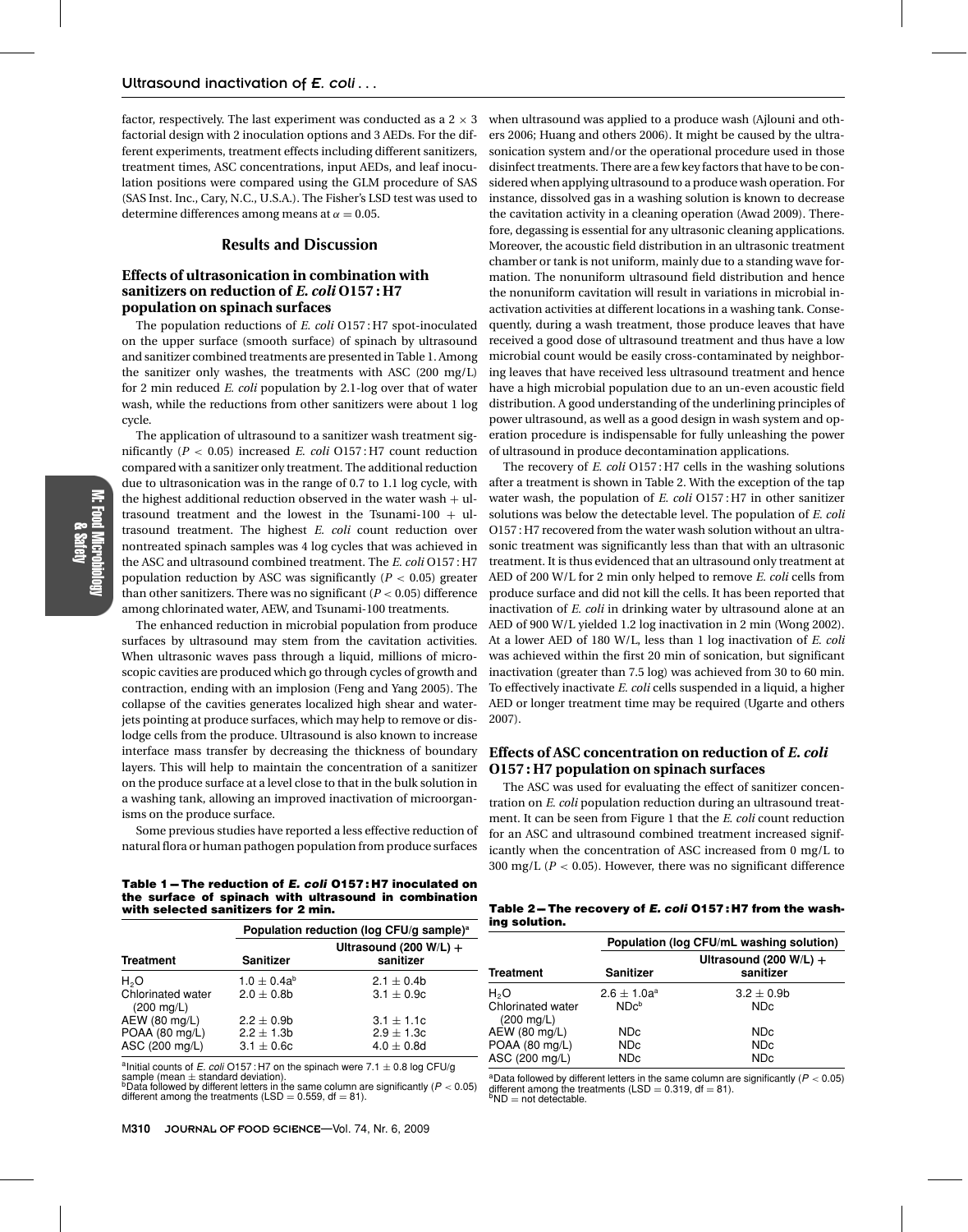$\mathbf{0}$ 

 $0.5$ 

 $\mathbf{1}$ 

Treament time (minute)

in log reduction when the concentration of ASC was between 300 and 500 mg/L ( $P < 0.05$ ). As a result, an ASC concentration of  $>$ 300 mg/L may not be needed for a produce sanitation operation. Cruz and others (2006) also reported that there was no obvious difference in the reduction of total coliforms on shredded carrots when the ASC concentration was at 250 and 500 mg/L.

## **Effects of sonication time and power density on removal of** *E. coli* **O157 : H7 from spinach leaves**

Figure 2 shows *E. coli* population reductions for different ultrasound treatment times when the ASC concentration was 200 mg/L. A significant increase in log reduction over time can be observed, except for the data at 0.5 and 1 min. The survival count reduction for treatment time of 0.5 and 1 min also increased with time but the increase was not significant. Increasing ultrasound treatment time would thus result in a higher *E. coli* reduction from spinach surfaces, provided the quality of the spinach remains acceptable. There should be an optimal sonication time at which a maximal log reduction can be achieved without compromising the produce

quality. A similar report was published by Huang and others (2006) with an observation that the reduction of *E. coli* O157 : H7 inoculated on lettuce by an ultrasound and chlorine dioxide (40 mg/L) combined treatment was enhanced when the treatment time increased from 3 to 6 min.

As cavitation activities are related to acoustic energy dissipation, the effect of acoustic energy consumed during an ultrasonic treatment on *E. coli* population reduction was evaluated. Generally, increasing acoustic energy density (AED) led to an increase in microbial count reduction (Figure 3). A close look at Figure 3 revealed that, the log reduction of *E. coli* O157 : H7 with an AED of 300 W/L was significantly higher than that from an AED of 100 W/L or 200 W/L, but was less than that of 500 W/L ( $P < 0.05$ ). There was no significant difference between 300 and 400 W/L treatments  $(P < 0.05)$ . Interestingly, the 100 W/L treatment was significantly less effective compared to the nonultrasound treatment  $(P < 0.05)$ . The ultrasound treatment at the low AED of 100 W/L may have helped the break-up of cell clumps that produced an increased *E. coli* count in the subsequent plating counting.



3

 $\overline{4}$ 

 $\overline{2}$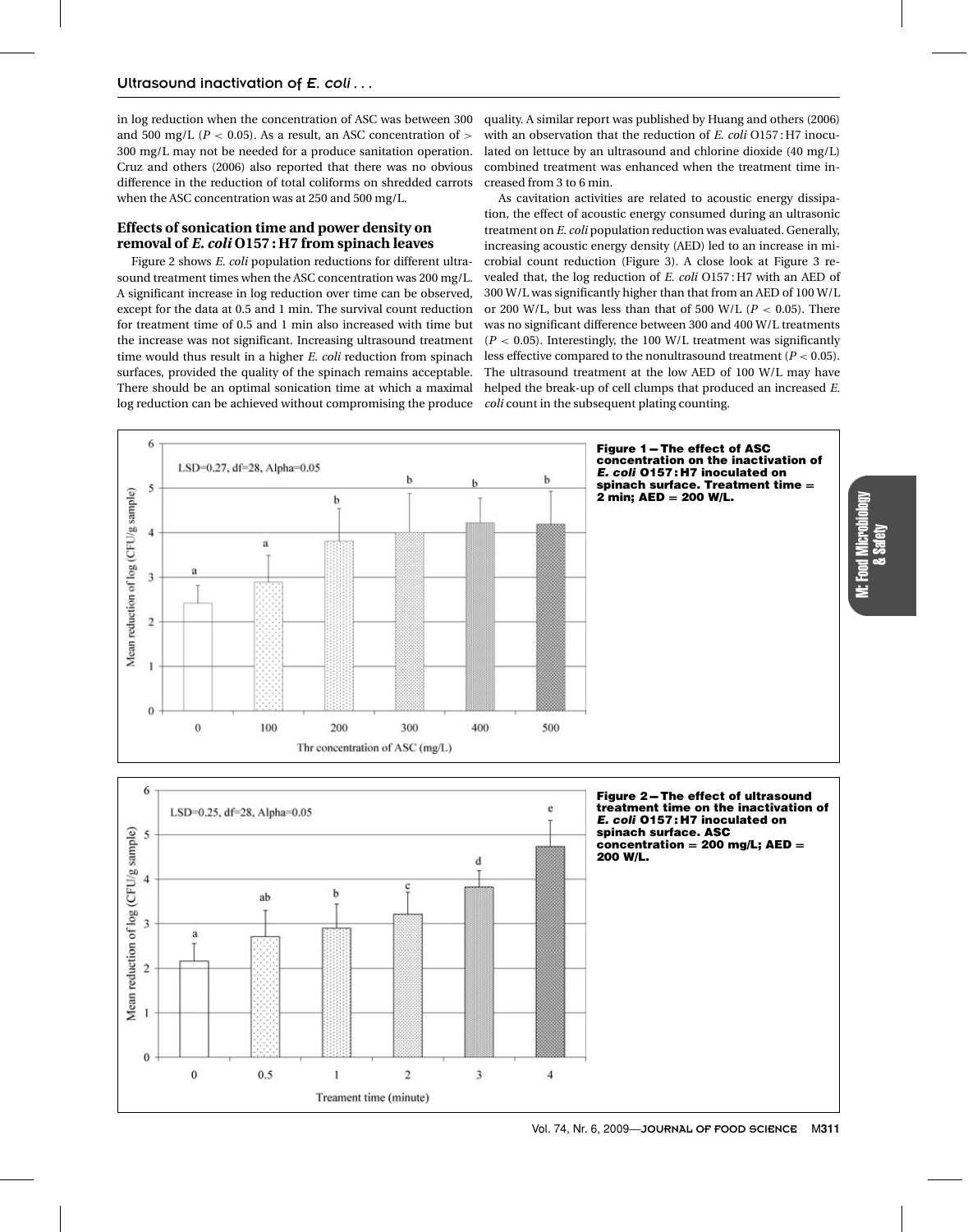M:<u>ਛੂ</u>

&Safety

Microbiology





## **Effects of inoculation location on removal of** *E. coli* **O157 : H7 from spinach leaves**

The effect of inoculation location on the resistance of *E. coli* O157 : H7 against a washing treatment was investigated. The results (Figure 4) showed that the treatments (AED: 0, 200, and 400 W/L) were significantly more effective for removal of *E. coli* O157 : H7 inoculated on the upper smooth surface of spinach leaves than that on the under-side surfaces ( $P < 0.05$ ). The rougher underside surfaces of the spinach seemed to have provided protection to the microbes harbored on the surface and hence reduced the efficacy of the treatment. A good understanding of the produce surface characteristics and their impact on the retention and removal of bacteria may help to develop more effective means for surface decontamination. With a newly developed surface roughness measurement method, Wang and others (2009) investigated the effect of surface roughness on removal of *E. coli* O157 : H7 from fruit and metal surfaces treated with sanitizers or sonication. A lin-

ear increase of residual bacteria population with increased surface roughness was observed. To effectively remove attached bacterial cells from produce with a rough surface, an extended treatment time and more effective decontamination methods would have to be used.

# **Conclusions**

The ultrasound treatment with an AED of 200 W/L significantly enhanced the removal of *E. coli* O157 : H7 cells from spinach surfaces in all treatments. An increase in the concentration of ASC enhanced the efficacy of ASC and ultrasonication combined treatments. Increasing the treatment time of ultrasonication from 0 to 4 min and AED from 0 to 500 W/L both significantly improved the efficacy in the survival count reduction  $(P < 0.05)$ . In addition, *E. coli* O157 : H7 inoculated on the down surface of spinach leaves (rough side) was more resistant to the combined treatment of ASC and ultrasonication.